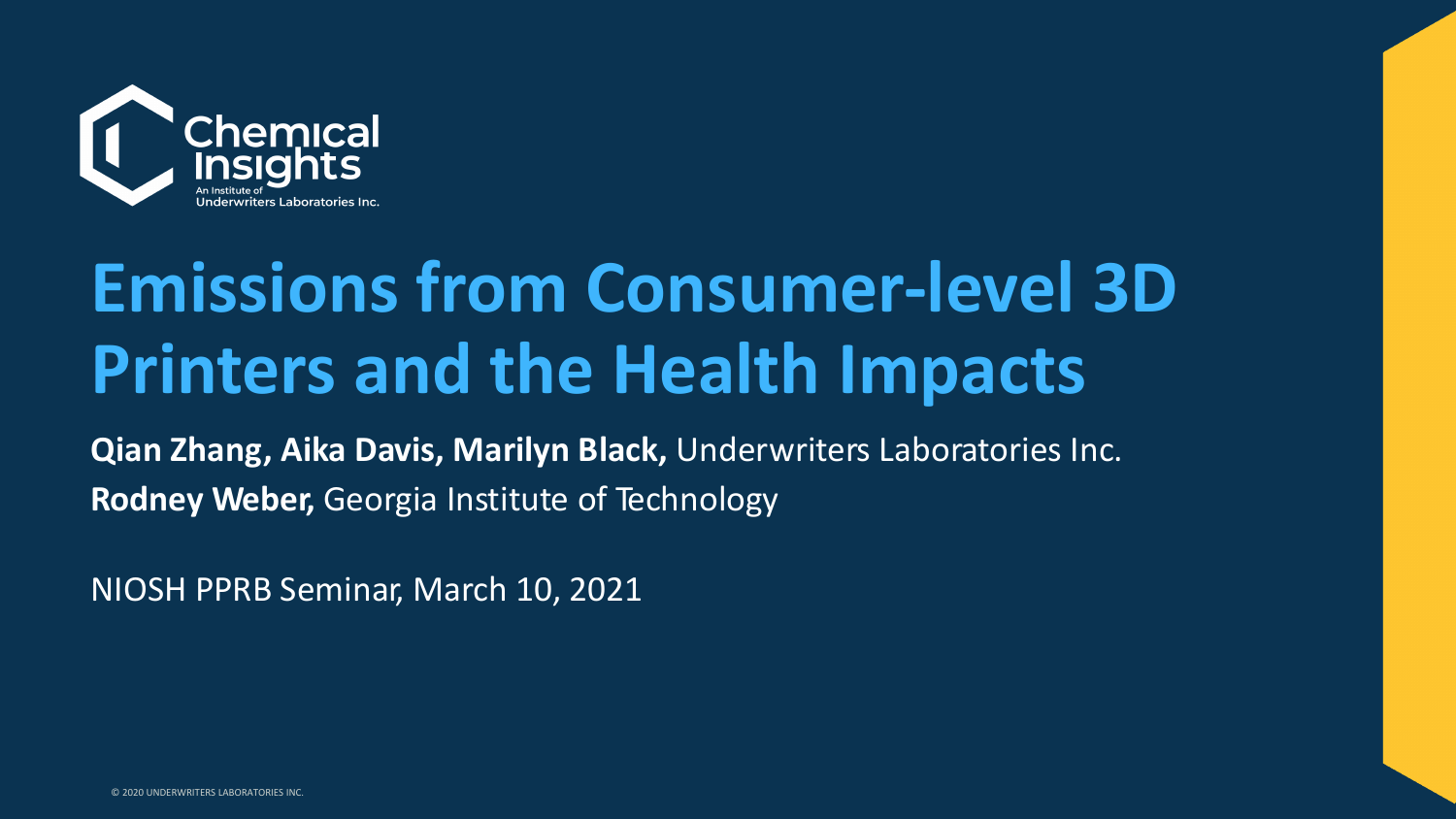### **Particle Emissions from FFF 3D Printers**



FFF- fused filament fabrication

PLA- polylactic acid

ABS- acrylonitrile butadiene styrene

HIPS- high impact polystyrene

PVA- polyvinyl alcohol

© 2020 UNDERWRITERS LABORATORIES INC. Yield = total particle emission/ print object mass

- Significant particle emissions during 3D printing
- Mainly ultrafine particles emitted (size less than  $0.1 \mu m$ )
- Particle emission mostly depended on extrusion nozzle temperature, filament material and brand
- Particle emission may be driven by filament additives, resulting in particle chemical compositions (from ABS) different from bulk filament material

(Zhang et al. 2017;

Zhang et al. 2019)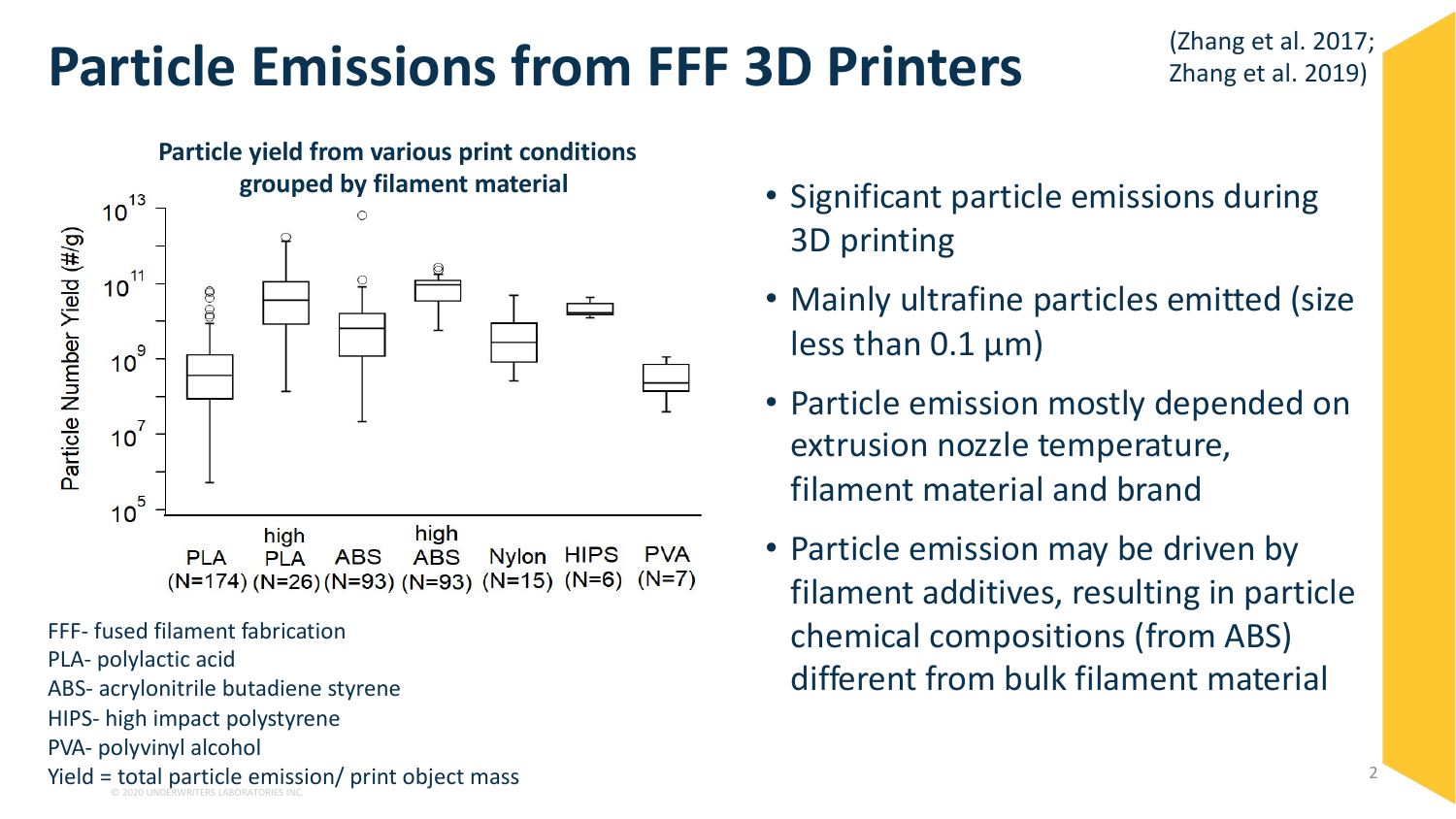#### **Chemical Emissions from FFF 3D Printers**

(Davis et al. 2019)



VOC- volatile organic compound TVOC- total VOC

- Individual VOCs with highest emission rates associated with bulk filament materials
- ABS filaments had higher TVOC emission rates and more numbers of chemicals detected than PLA filaments
- VOC emission varied mostly due to extrusion temperature, filament material and brand